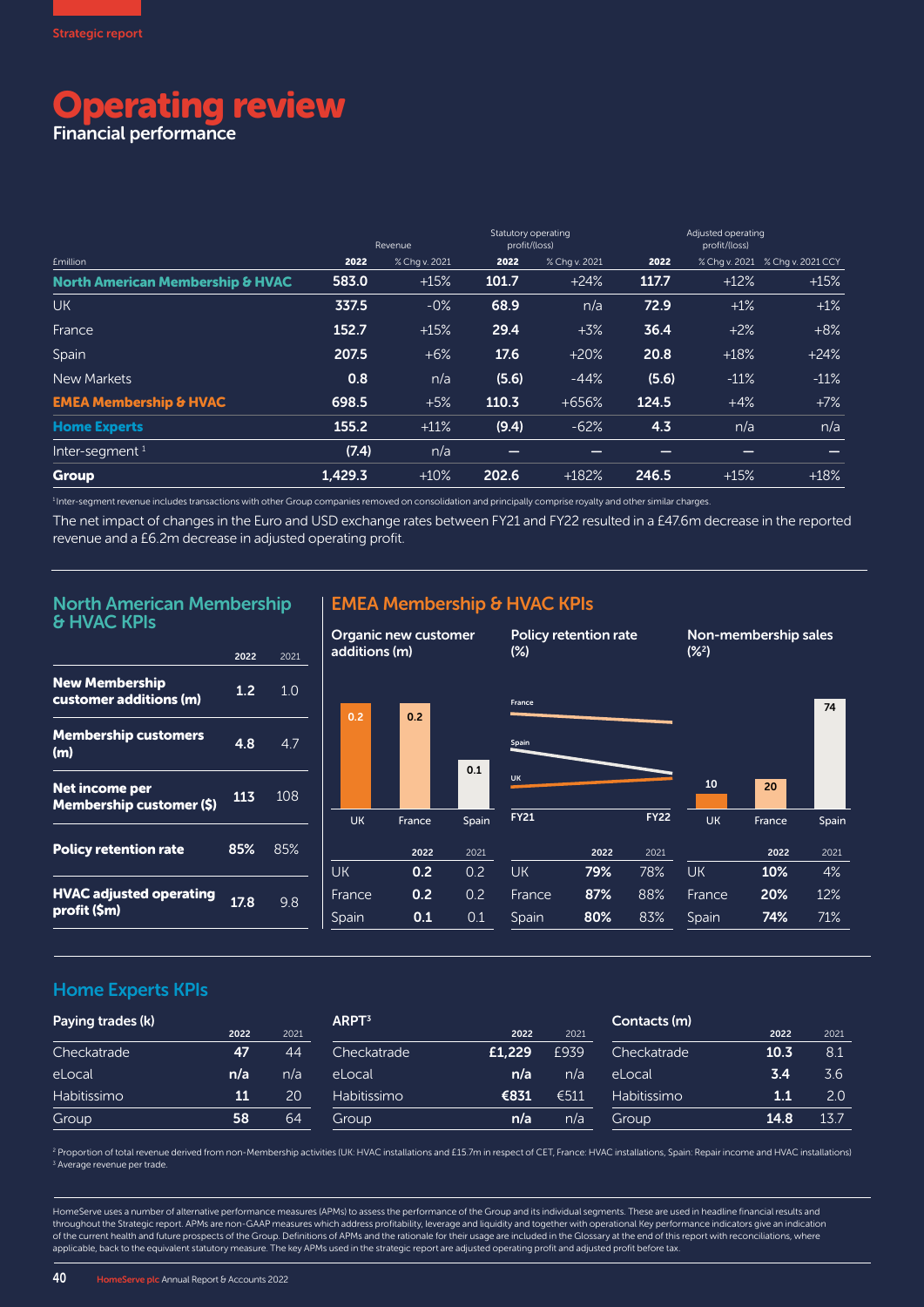# NORTH AMERICAN MEMBERSHIP & HVAC

#### Affinity partner households



#### Membership customers

| <b>FY22</b> | 4.8m |
|-------------|------|
| <b>FY21</b> | 4.7m |

# 4.8m +3%

#### Income per Membership customer

| <b>FY22</b> | \$113 |
|-------------|-------|
| <b>FY21</b> | \$108 |
| <b>S113</b> |       |

# Membership policies



# Retention rate

| 85%       | 85%         |
|-----------|-------------|
| FY21      | <b>FY22</b> |
| $85%$ $-$ |             |



#### North American Membership & HVAC delivered a strong financial performance. The strong growth we are seeing is sustainable, thanks to disciplined management and innovation focused on the green homes revolution.

| <b><i><u>Smillion</u></i></b>            | 2022    | 2021    | Change   |
|------------------------------------------|---------|---------|----------|
| Revenue                                  |         |         |          |
| Net policy income                        | 556.4   | 510.7   | 9%       |
| Repair income                            | 110.6   | 74.9    | 48%      |
| Membership                               | 667.0   | 585.6   | 14%      |
| <b>HVAC</b> installations                | 121.6   | 76.0    | 60%      |
| Other                                    | 6.3     | 4.2     | 50%      |
| Total revenue                            | 794.9   | 665.8   | 19%      |
| Adjusted operating costs                 | (635.8) | (527.9) | 20%      |
| Adjusted operating profit                | 159.1   | 137.9   | 15%      |
| Adjusted operating margin                | 20%     | 21%     | $-1$ ppt |
| <b>£million</b>                          | 2022    | 2021    | Change   |
| Revenue                                  |         |         |          |
| Net policy income                        | 408.7   | 388.1   | 5%       |
| Repair income                            | 80.4    | 57.1    | 41%      |
| Membership                               | 489.1   | 445.2   | 10%      |
| <b>HVAC</b> installations                | 89.3    | 57.9    | 54%      |
| Other                                    | 4.6     | 3.3     | 40%      |
| Total revenue                            | 583.0   | 506.4   | 15%      |
| Adjusted operating costs                 | (465.3) | (401.4) | 16%      |
| Adjusted operating profit                | 117.7   | 105.0   | 12%      |
| Adjusted operating margin                | 20%     | 21%     | $-1$ ppt |
| <b>Total customers</b>                   | 2022    | 2021    | Change   |
| Membership customers (m)                 | 4.8     | 4.7     | 3%       |
| Water loss customers (m)                 | 0.8     | 0.6     | 27%      |
| Total customers (m)                      | 5.6     | 5.3     | 5%       |
| Income per customer inc. water loss (\$) | 99      | 96      | 3%       |

# Financial performance

Net policy income grew by 9%. Though customer growth of 3% was more muted due to the Piedmont policy book sale and the Q4 Omicron impact, average policy holdings per customer rose to 1.8 (FY21: 1.7), with a resultant higher rate of policy growth at 6%.

Repair income, which partly comprises non-installation jobs completed by HomeServe's directly owned HVAC operations, again rose strongly – up 48% – largely reflecting the impact of a full 12 months' activity from FY21 acquisitions.

HVAC installation income similarly benefited from the annualisation of FY21 acquisitions, but also saw good organic growth of 19% in those businesses owned throughout FY21. Together, this drove 60% growth in HVAC installation revenue on the prior year, with HVAC as a whole (being both installations and fee for service work captured in the repair income line) contributing \$17.8m (FY21: \$9.8m) in adjusted operating profit for the year.